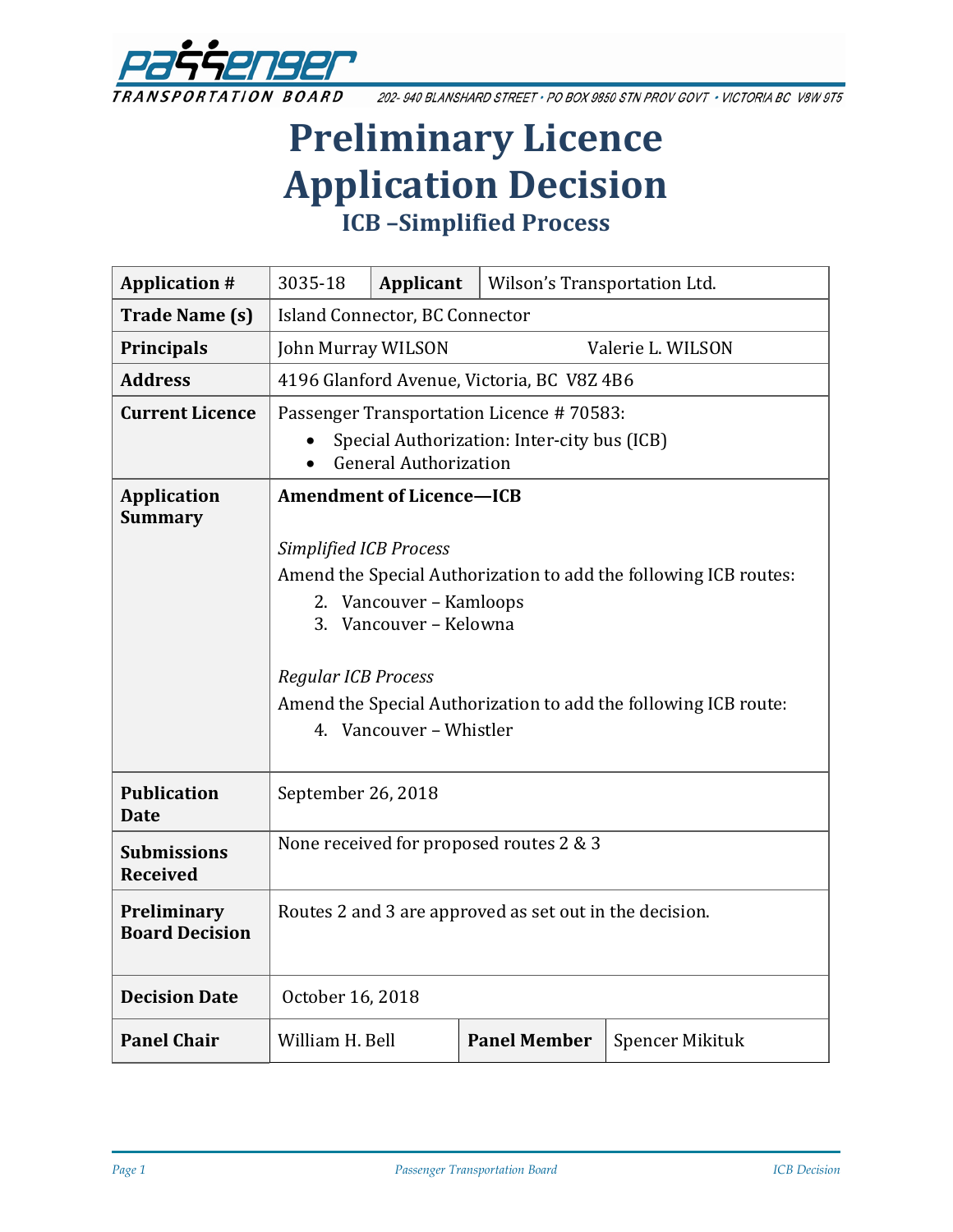#### **I. Introduction**

Wilson's Transportation Ltd. (WTL) is applying under the Board's simplified ICB process to amend its special authorization licence to add the following two ICB routes:

Route 2: Vancouver-Kamloops

Route 3: Vancouver-Kelowna

The maps that follow show the route and route points, highlighted in bold text, for routes 2 and 3.

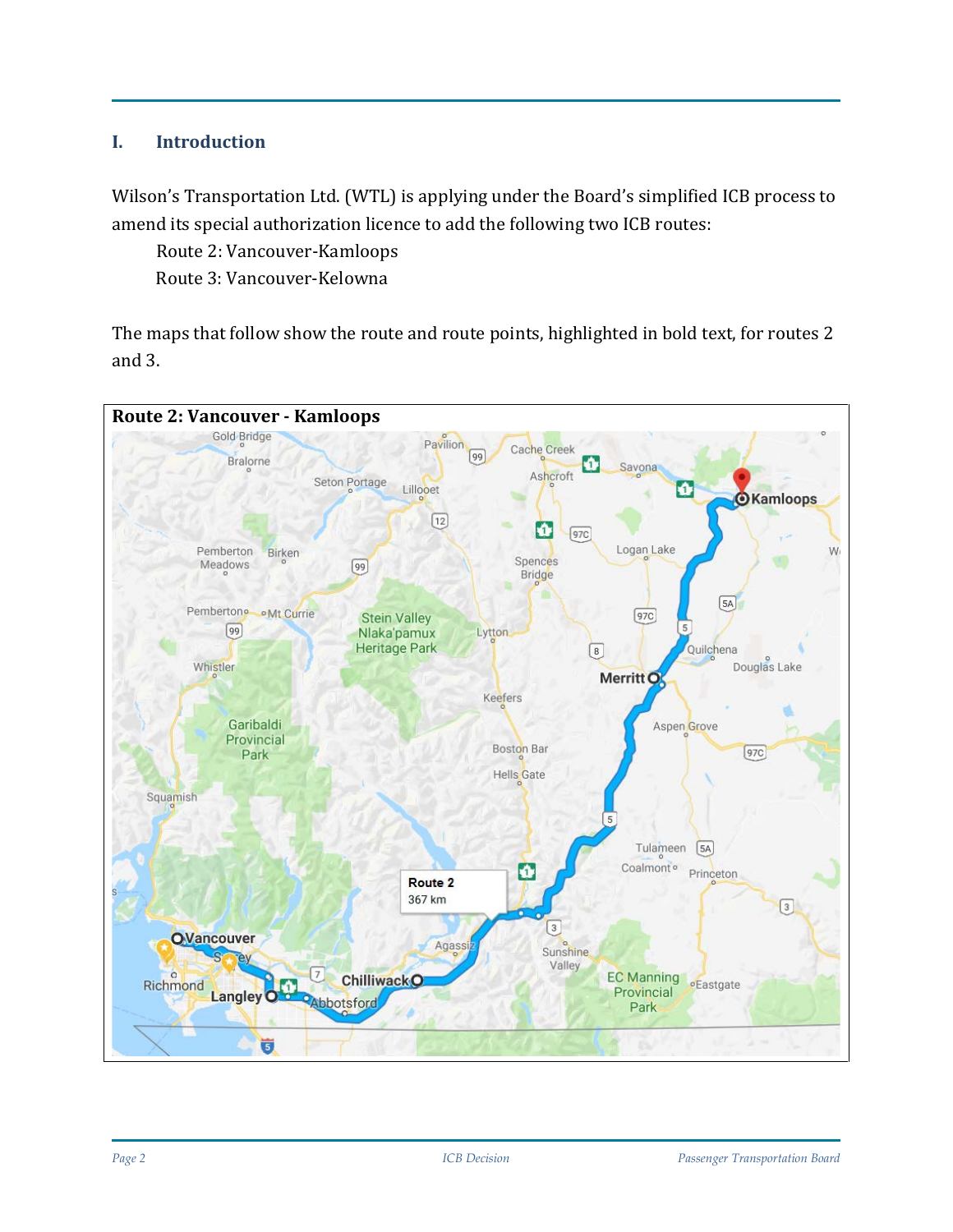

WTL is proposing to operate one trip per day in each direction on the proposed routes based on a specific schedule dictated by the service requirements. The emphasis is a commuter, express style service between the lower mainland and the interior B.C. markets noted.

The service would operate on a reservation only basis via phone, email or directly on its website the day prior to travel. Tickets would also be available to purchase directly through the driver at on call pickup points or at a ticket counter at Pacific Central Station.

WTL currently has a PT licence with a Special Authorization: Inter-city bus. Under this authority, WTL is providing cross ferry transportation between Victoria and Vancouver. WTL is also applying to provide service between Vancouver and Whistler; however that route, #4, is not the subject of this preliminary decision.

## **Procedural matters**

# *(a) Preliminary Decision*

The Board may issue a preliminary decision on parts of the application pending a final determination on the application. We are issuing a preliminary decision on routes 2 and 3. This is a preliminary decision only and will not become final until we issue a decision on application 3035-18 *in toto*. The outcome for route 4 has not yet been decided.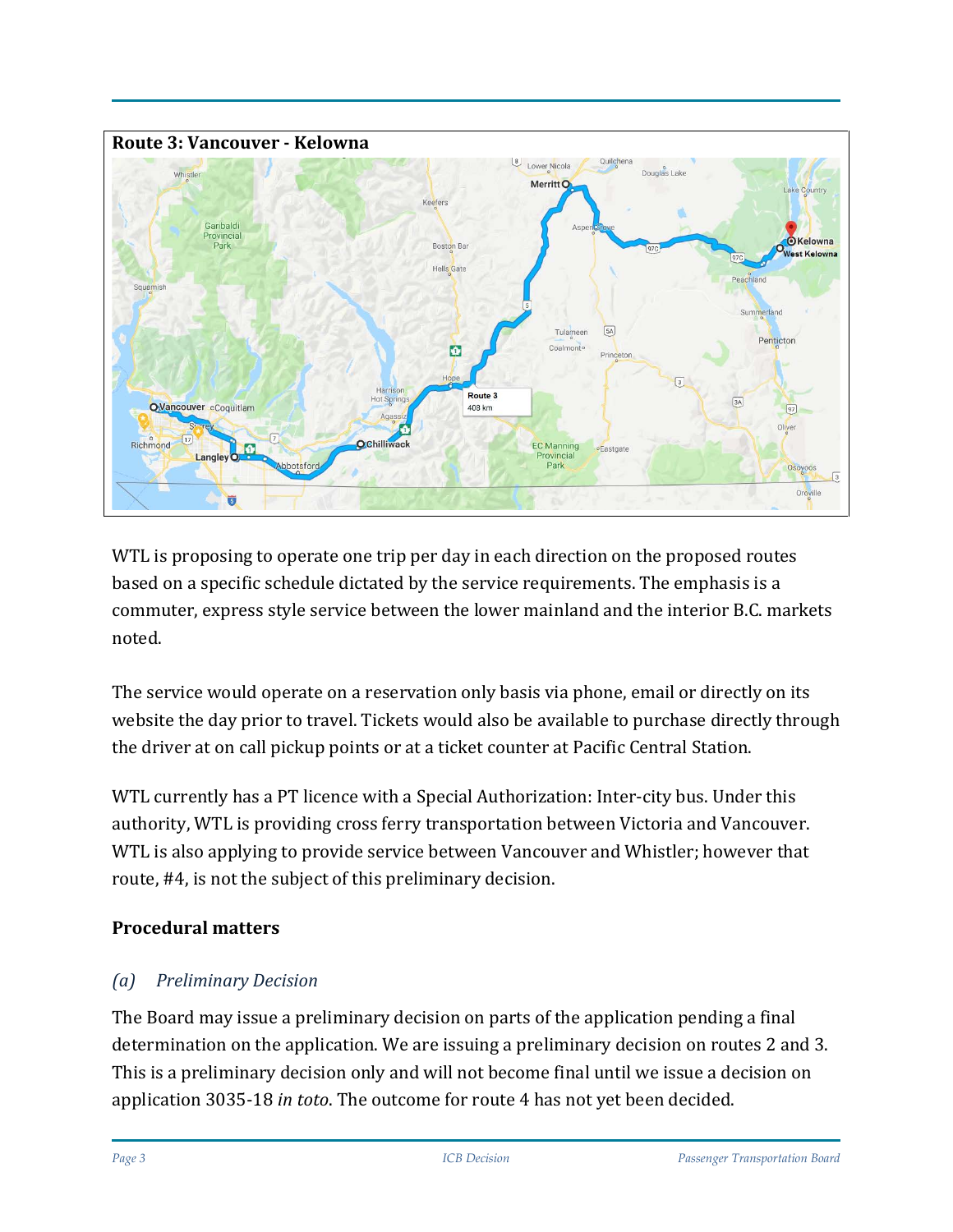Should any matter arise in our review of the whole application that relates to any of the orders in this preliminary decision, we may reconsider any or all of the preliminary decisions. The applicant may act on this preliminary decision but should be aware of this caveat. The Board will not be accepting any further submissions with respect to the routes that are the subject of the preliminary decision.

# *(b) Similar Applications*

The Board received one other application, from Diversified Transportation Ltd, to serve routes Kamloops, Kelowna and Vancouver. Pursuant to section 14 of the Passenger Transportation Act, we have considered these applications together.

We also received an application from Rider Express Transportation Corporation to provide an inter-city bus service from the Alberta border. Although there is some overlap on the Kamloops to Vancouver corridor via Highway 5 & Highway 1, we considered this application separately as a distinct intercity bus service with connections to Calgary and beyond. Similarly, we are treating the application from Merritt Shuttle Bus Service independently from the Wilson`s and Ebus applications. Although there is some potential overlap, Merritt Shuttle is also proposing to serve Prince George and Spences Bridge (via highways  $8 \& 1$ ).

#### *(c) Process*

We are conducting this application by way of a written hearing.

## **II. Jurisdiction and Proceedings**

This application is made under the *Passenger Transportation Act* (the "PT Act"). The PT Act regulates the licensing and operation of commercial passenger transportation vehicles in B.C.

Under the Act, the Passenger Transportation Board (the "Board") makes decisions on applications inter-city buses. The Board has the authority to consider and approve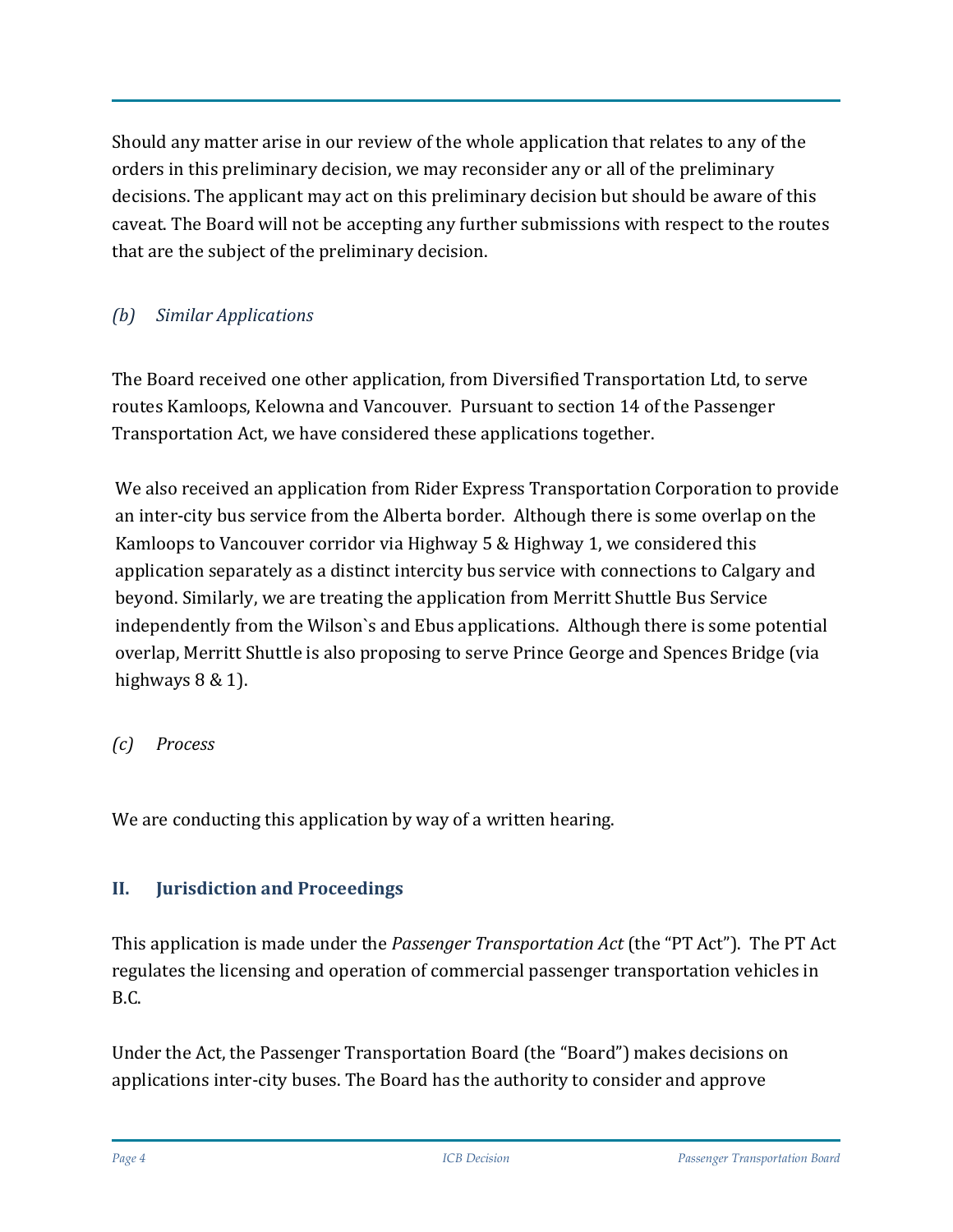applications for new licences as well as applications from existing licensees to change routes and decrease service levels.

In July 2018, Greyhound Transportation Canada ULC issued a news release stating that as of October 31, 2018, it will stop providing bus service in British Columbia. Greyhound's departure from B.C. will leave many areas of the province without inter-city bus service and access to essential services, such as work and education, and safe transportation.

To encourage other operators to fill the gap left by Greyhound's exit, the Board is "fasttracking" applications and using a simplified application process. This package is available for operators applying to operate inter-city buses (ICBs) on corridors in B.C. that:

- 1. have no commercial ICB service, or
- 2. will not have a commercial ICB service when Greyhound Canada [withdraws its](https://www.newswire.ca/news-releases/greyhound-canada-to-downsize-its-canadian-business-based-on-a-41-decline-in-ridership-since-2010-687687091.html)  [bus service](https://www.newswire.ca/news-releases/greyhound-canada-to-downsize-its-canadian-business-based-on-a-41-decline-in-ridership-since-2010-687687091.html) from BC on October 31, 2018.

The PT Act requires the Board to consider public need, applicant fitness and sound economic conditions in the passenger transportation industry before deciding whether to approve an application, in whole or in part, or to refuse an application. For applications proceeding through the simplified ICB process, much of the Board's focus is on applicant fitness.

The Act also allows the Board to, among other things,

- accept evidence and information that it considers relevant, necessary, and appropriate, whether or not the information would be admissible in a court of law. [Section 15]
- conduct written, electronic or oral hearings, or any combination of them, as the Board, in its sole discretion, considers appropriate [Section 17]
- require further information from an applicant [Section 27(1)(b)]
- conduct an investigation into any matter related to an application (Section 27(3)(b)

Section 26 (2) of the Act requires the Board to publish the fact and nature of applications and section 27(3) requires the Board to consider applications and any written submissions it receives as result of publication. Section 27(5) says that people who make submissions are not entitled to disclosure of further information, unless the Board orders otherwise.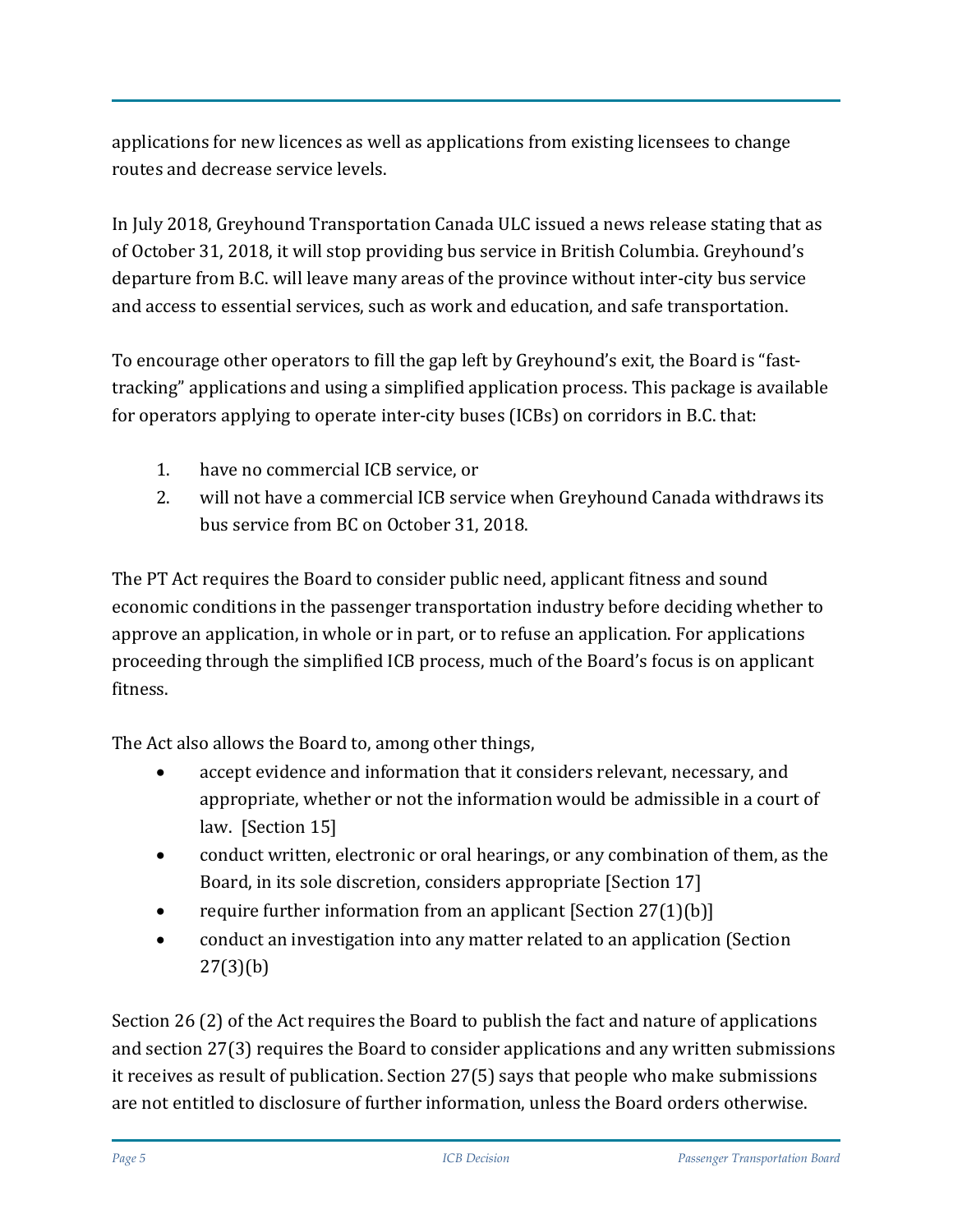#### **III. Background**

WTL has been in operation since 1962. It currently serves Victoria and Vancouver Island. It is Vancouver Island's largest charter bus company and is one of the top three in B.C. In addition, to its core business of bus charters and rentals, it operates several scheduled services which include Gray Line Sightseeing, YYJ Airport Shuttle and a BC Ferries Connector Service.

The applicant was initially approved for a Special Authorization: Inter-City Bus in January 2016. That application, 473-15, was submitted and approved as an Urgent Public Need (UPN) application. This service is under contract to BC Ferries and provides bus transportation from Victoria to Vancouver (includes Delta, City of Richmond, YVR and City of Vancouver) in each direction with a minimum of three times.

The applicant was refused an application 317-17 to amend its terms and conditions of licence to add an express service with an additional Victoria – Vancouver route (one trip monthly in each direction) and Victoria – Nanaimo route (one trip daily in each direction) as the applicant did not meet the requirement of demonstrating a public need for either addition.

More recently, in October 2018 the Board approved an "engaged carrier authorization" for WTL to provide service for Tofino Bus Lines Inc. (TBSI) based on a request for this authorization from TBSI as proof of need for the service. TBSI offers a daily return ICB service between Vancouver, Victoria, Duncan, Nanaimo, Parksville, Port Alberni, Ucluelet and Tofino.

The applicant submitted the requisite material and forms.

## **IV. Applicant's Rationale, Submissions and Responses**

## *(a) Applicant's Rationale*

With the pending closure of Greyhound Canada services, there is an immediate demand for transportation services to these three hubs: Vancouver, Kelowna and Kamloops. Wilson's Transportation would like to provide a solution to this need. With Wilson's Transportation's current infrastructure, this would be a good fit for the people and the province.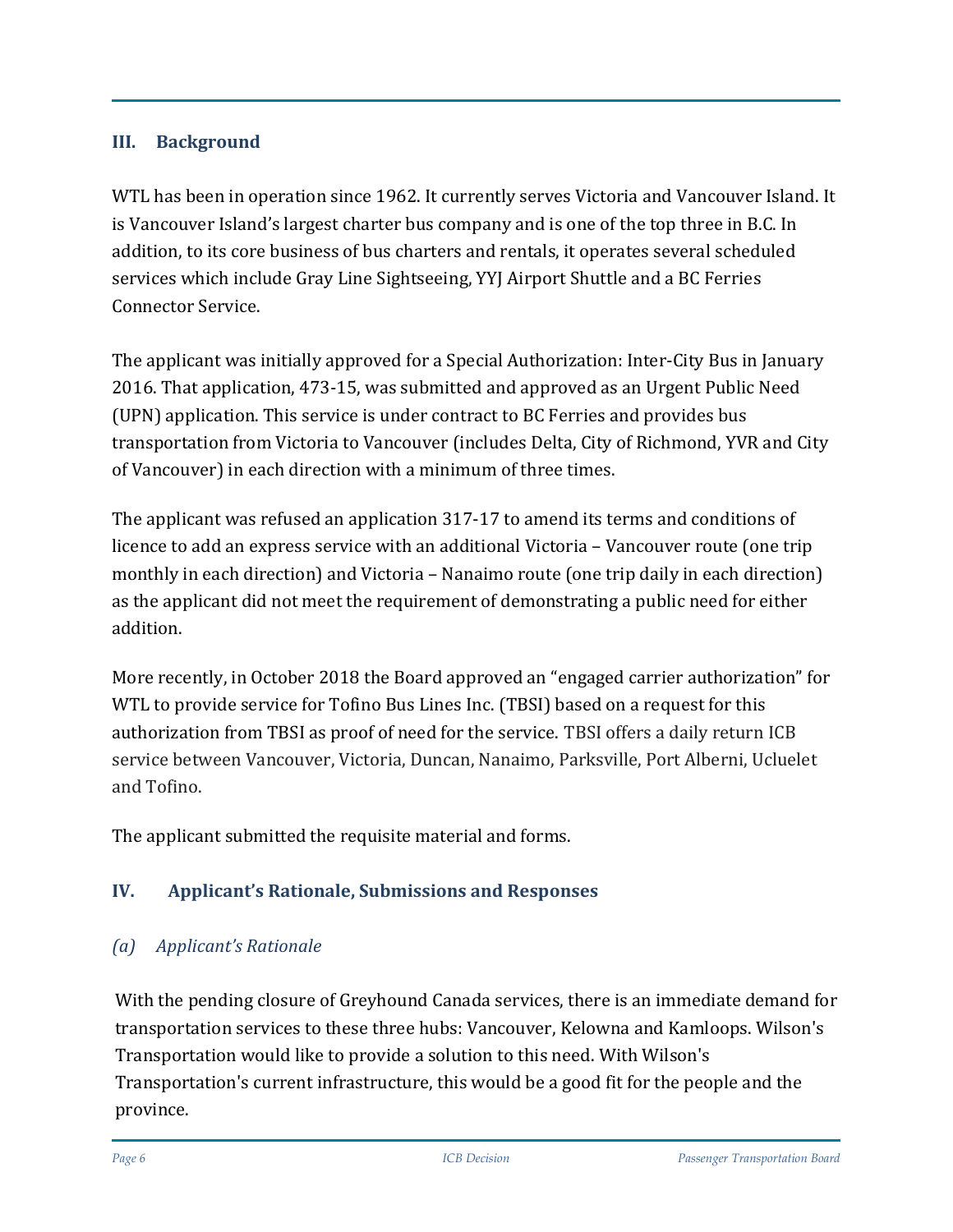## *(b) Submissions & Applicant's Response*

The Board did not receive any submissions on routes 2 and 3.

#### **V. Board Mandate**

Section 28(1) of the *Passenger Transportation Act* says that the Board may approve the application, if the Board considers that:

- (a) there is a public need for the service the applicant proposed to provide under any special authorization.
- (b) the applicant is a fit and proper person to provide that service and is capable of providing that service, and
- (c) the application, if granted, would promote sound economic conditions in the passenger transportation business in British Columbia.

#### **VI. Reasons for the Board's Decision**

As we noted earlier, applicant fitness is the focus of the streamline applications. The Board reviews the conduct of an applicant and the structure of its operations. Does the applicant seem to understand passenger transportation laws and policies? Is the business set up to follow these laws? Is there something in the applicant's background that shows it disregards the law?

Applicants must show that they have the resources and skills to manage the service that they want to operate. The Board gets much of this information from business plans and financial statements.

WTL was incorporated on December 4, 1980. The applicant's National Safety Code certificate is in good standing. The disclosure form of Unlawful Activity and Bankruptcy form indicates no negative concerns about the principal.

The applicant's fleet includes 150 vehicles. The company's website indicates these consist of highway coaches, mini coaches, school buses and vans. Wheelchair accessible buses are available. The company also operates an eight-bay mechanical and body shop facility where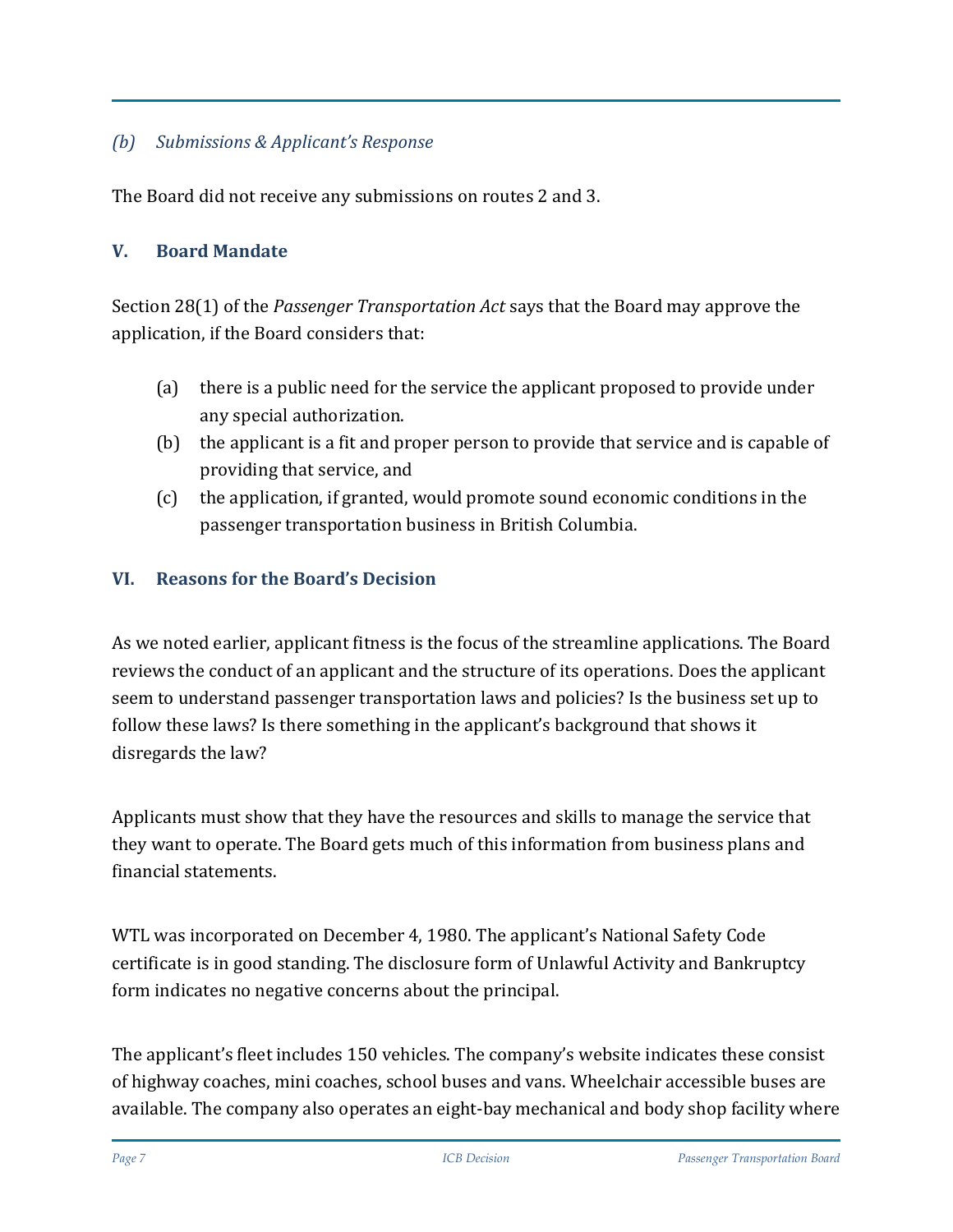its contracts include retrofitting BC Transit buses. This is an extensive government certified inspection facility responsible for maintenance of their fleet. All buses operated out of the lower mainland will follow a structured maintenance routine to ensure their upkeep and proper maintenance. Under the Wilson's group of companies, it also operates the Capital City Station, the Capital City Café and a new Wilson's Customer Experience Call Centre.

The company has a strong management organization with both Victoria and Vancouver based operating divisions. Through WTL's BC Ferries Connector service the Vancouver division has the infrastructure in place to manage the two proposed routes. WTL has also been connected to Greyhound operations through its operation of the Capital City Station which is the current Victoria bus terminal. The company sold tickets for all Greyhound routes, during which time it interacted with the clientele that has provided insight into the consumer demand for its proposed routes.

The marketing plan includes various media and a fully functional website that will instruct customers how to use the service and collaboration with Greyhound to assist the changeover. It notes a main marketing opportunity includes the ability to cross-market its new proposed services as a connection option to its BC Ferries Connector service.

The applicant outlined its extensive hiring and training process for drivers which includes a comprehensive driver's manual.

There has not been any information brought to our attention to prove that the applicant is not fit and proper. The financial information included a balance sheet and income statements for the year ending December 31, 2017. Also included were three-year financial projections for the two routes proposed in this decision. The forecasts appear reasonable and realistic given the assumptions outlined. The infrastructure and vehicles for startup of this ICB service out of Vancouver are in place by the applicant and associated costs are avoided.

There has not been any information brought to our attention to prove that the applicant is not fit and proper. Further, WTL has the experience, operational knowledge and capacity to service its proposed new route safely and effectively. We find the applicant to be a fit and proper person who has the necessary skills and infrastructure in place that would indicate that they are capable of managing and providing the proposed services.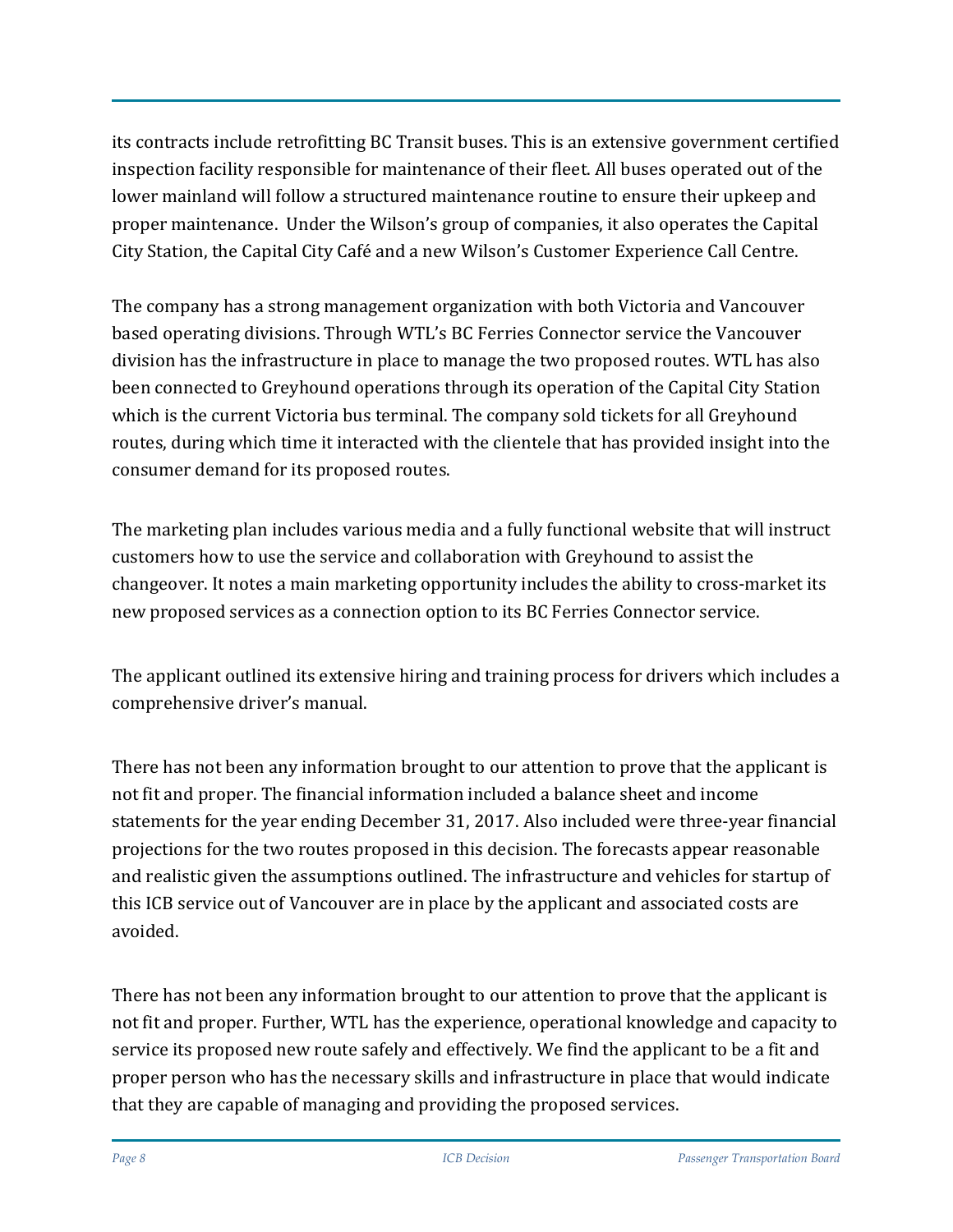The applicant is to operate from Vancouver to Kamloops and from Vancouver to Kelowna. As of October 31, 2018, the two routes will be without inter-city bus service, unless a new service or services are approved. The routes proposed by WTL give the public added service options along segments of five routes in Greyhound's current Passenger Transportation Licence. They provide a continuation of some of the Greyhound services when Greyhound stops operating. As a result, we find that there is a public need for the service the applicant proposes.

The applicant also referred to the large population and customer base including the annual influx of tourists that require the maintenance of an ICB service to these markets. Many rely and choose bus transportation, as their desired form of travel. It further notes in relation to business partnerships and alliances that it will continue working with Greyhound Lines, Inc., the US based company, as the new service will be an interline service that can seamlessly connect with Greyhound Lines' Vancouver-Seattle route. Also, WTL's partnership with BC Ferries and the new proposed Island Ferries (Nanaimo) can connect Vancouver Island passengers to the mainland, as will their current daily BC Ferries Connector bus from Victoria to Vancouver. The latter, for example, could connect a passenger seamlessly and represents a great opportunity to streamline services and attract a different traveling customer to the commuter bus service.

As noted, we have considered this application and the application of Diversified Transportation Ltd. together. We had also approved the application from Rider Express which stops in Merritt and Kamloops and has a minimum frequency level of one round trip per day. We are therefore setting minimum route frequencies of one round trip per day. These minimum frequencies are similar to those of Greyhound's service levels prior to February, 2018. WTL, as well as other approved providers, may increase its service levels at any time, without PT Board approval.

With the departure of Greyhound, it is important that the public receive bus service immediately and regain confidence ICB services. Such confidence is critical for the long term benefit of the industry. We are of the view that demand combined with the low minimum frequency of operations and increased flexibility, as noted below, will encourage healthy competition and promote sound economic conditions in the passenger transportation industry in B.C.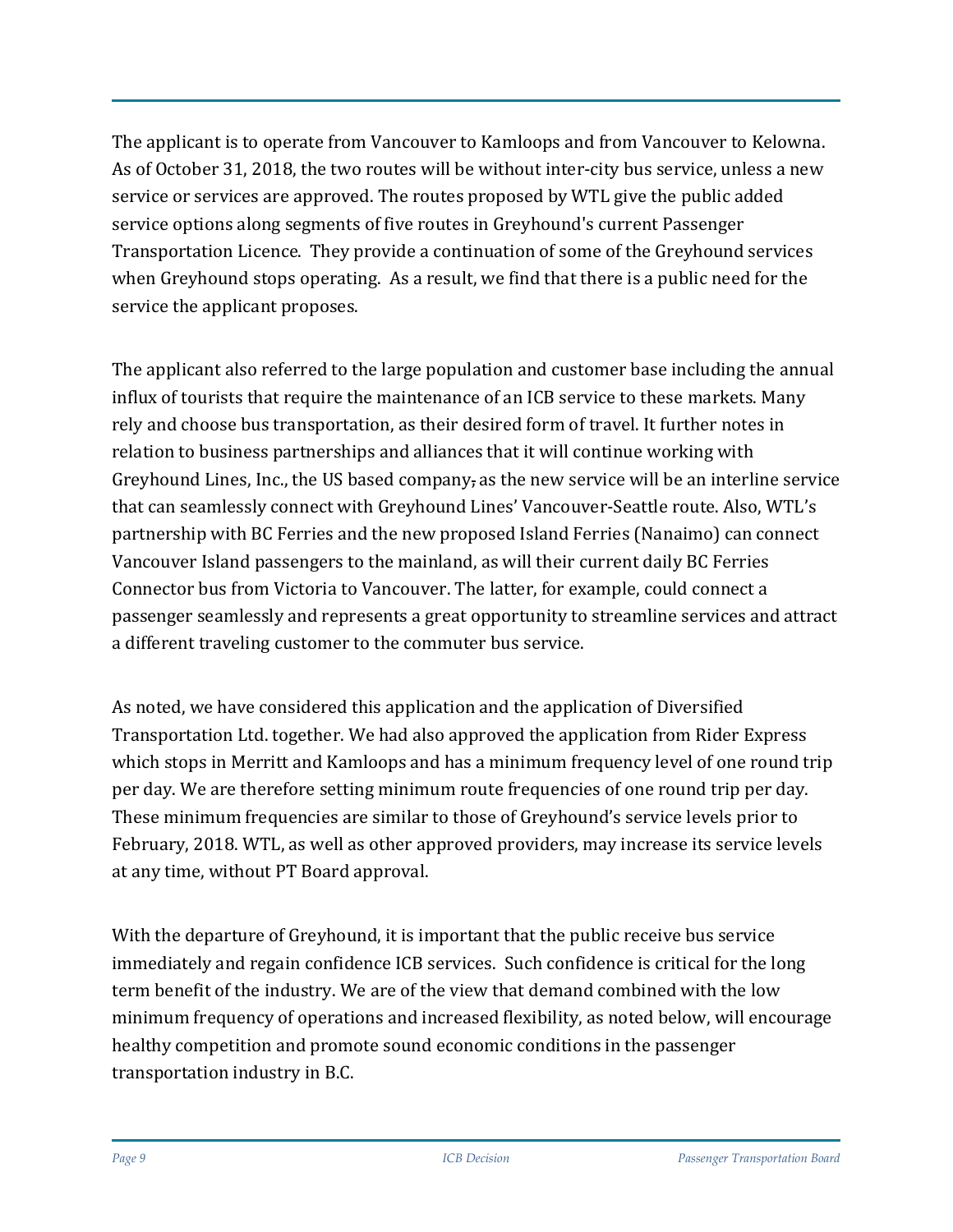The terms and conditions of licence specify required stops and minimum frequencies. The applicant may, however, at some point want to expand its service to other stops along its routes or highway corridors. We have, therefore, included a term and condition of licence to provide this flexibility.

#### **VII. Conclusion**

For the reasons above, this application is approved as set out in this decision. We establish notice and activation requirements and the terms and conditions of licence that are attached to this decision as Appendices I and II respectively. These form an integral part of the decision.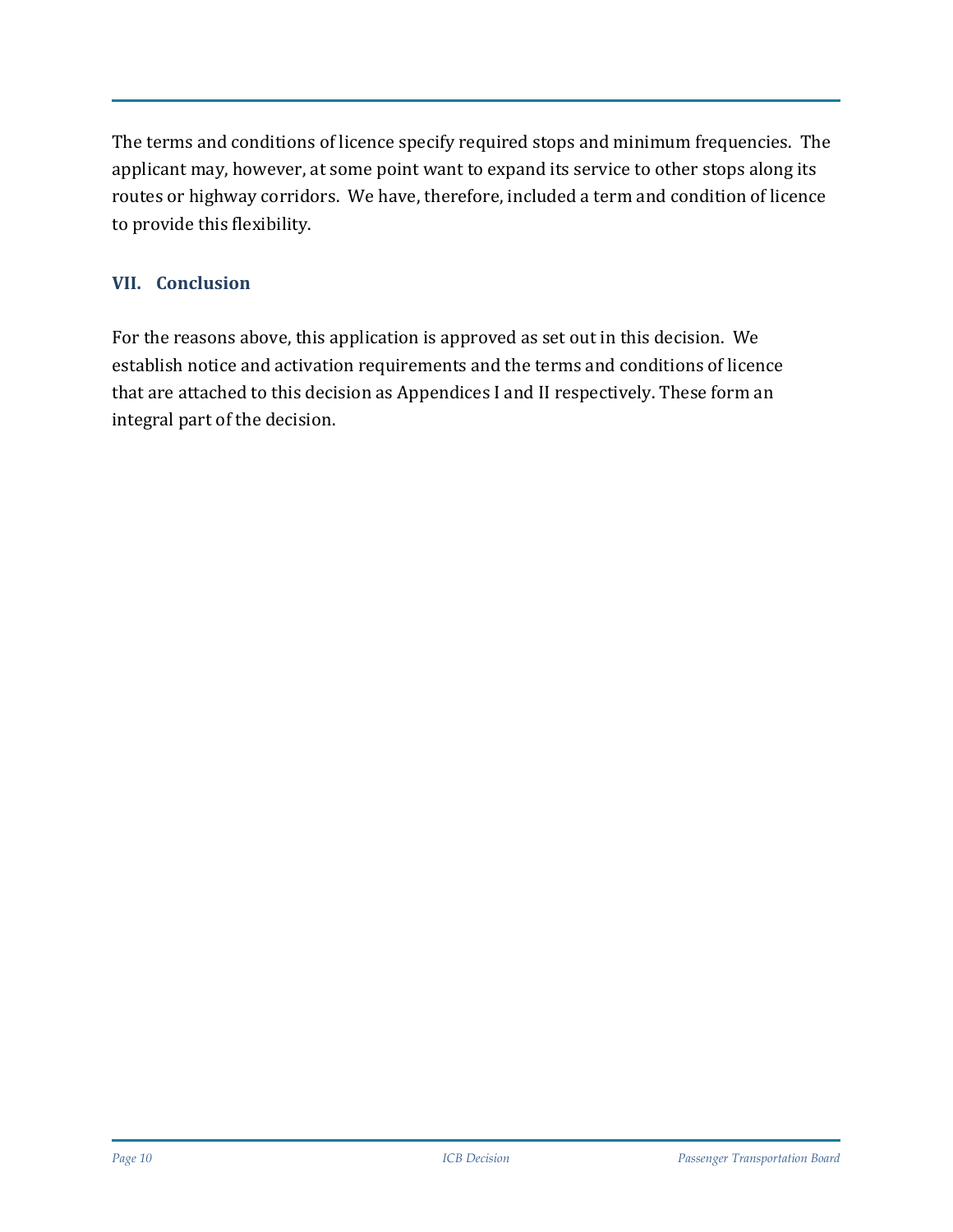Wilson's Transportation Ltd. Appendix I

# **Appendix 1: Public Notice Requirements**

A Passenger Transportation Licence must be issued by the Registrar of Passenger Transportation under section 29 or renewed under section 34 of the Passenger Transportation Act before the special authorization approved in this decision may be exercised.

## **A. Direction to the Applicant Regarding Notice and Implementation**

• Unless otherwise ordered by the Passenger Transportation Board, Wilson's Transportation Ltd. must post time schedules on line and make available to the public on line its reservation system no later than **October 31, 2018** to enable advance bookings.

#### **B. Direction to the Registrar of Passenger Transportation Regarding Issuance**

• The Registrar of Passenger Transportation (Registrar) may only issue a licence to Wilson's Transportation Ltd. that reflects the amendments approved in this decision and set out in Appendix 2 after the Registrar is satisfied that Wilson's Transportation Ltd. has posted time schedules on line and made available to the public on line its reservation system.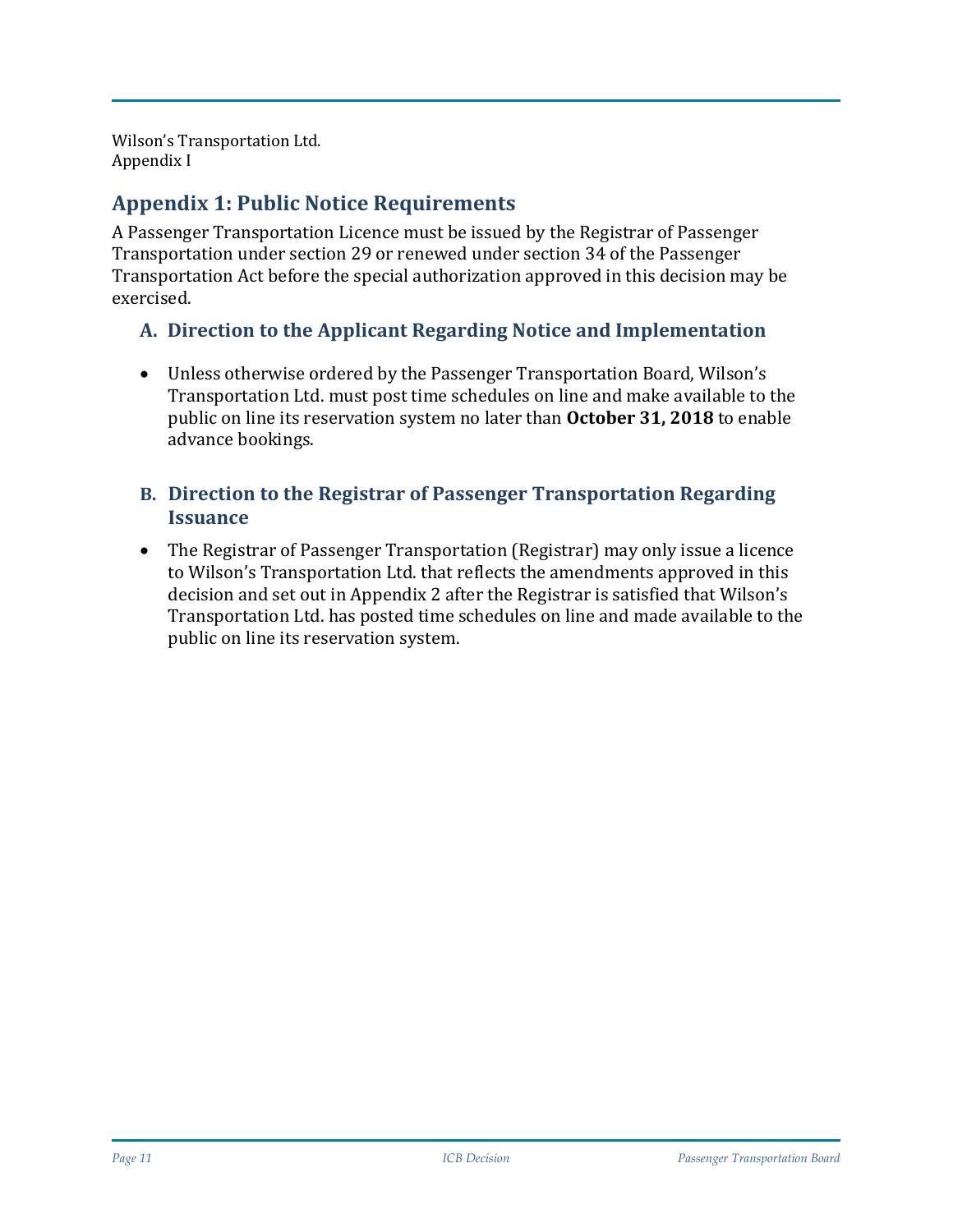Wilson's Transportation Ltd. Appendix II

| <b>Licence</b><br><b>Required to</b><br><b>Operate</b><br><b>Vehicles</b> | The Registrar of Passenger Transportation must issue the applicant a<br>licence before the applicant can operate any vehicles approved in this<br>decision.                                                                                                                                                                                                                                                                                                                                                                                                                                                                                                         |  |  |  |
|---------------------------------------------------------------------------|---------------------------------------------------------------------------------------------------------------------------------------------------------------------------------------------------------------------------------------------------------------------------------------------------------------------------------------------------------------------------------------------------------------------------------------------------------------------------------------------------------------------------------------------------------------------------------------------------------------------------------------------------------------------|--|--|--|
| <b>Approval of</b><br>application may<br>expire                           | 1. The applicant must activate at least 2 vehicles by November<br>15, 2018.<br>2. If the applicant does not meet the requirements set out in 1<br>above, this Special Authorization expires.<br>3. The Passenger Transportation Board may vary the requirements<br>set out in 1 above, if circumstances warrant it.<br>4. If an applicant needs more time to activate its vehicles, then the<br>applicant must make a request to the Board before October<br>31, 2018.<br>(Note: "activate" means that the applicant has submitted the<br>documents required to obtain a Special Authorization Vehicle Identifier<br>to the Registrar of Passenger Transportation.) |  |  |  |
| <b>Notice to</b><br><b>Registrar</b>                                      | The Registrar must not, without direction from the Board, issue the<br>applicant a licence or any Special Authorization Vehicle Identifiers if the<br>applicant has not activated at least 2 vehicles by November 15,<br>2018.<br>(Note: activated means that the applicant has submitted to the<br>Registrar of Passenger Transportation the documents required to obtain<br>a Special Authorization Vehicle Identifier.)                                                                                                                                                                                                                                          |  |  |  |
| <b>Special</b><br><b>Authorization:</b>                                   | <b>Inter-City Bus (ICB)</b>                                                                                                                                                                                                                                                                                                                                                                                                                                                                                                                                                                                                                                         |  |  |  |
| Terms &<br><b>Conditions:</b>                                             |                                                                                                                                                                                                                                                                                                                                                                                                                                                                                                                                                                                                                                                                     |  |  |  |
| Service:                                                                  | Transportation of passengers must be provided to and from each route<br>point on a scheduled basis according to the minimum frequency that is<br>set for the <i>authorized route</i> .                                                                                                                                                                                                                                                                                                                                                                                                                                                                              |  |  |  |
| Schedule:                                                                 | The licence holder must publish, in a manner accessible to the general<br>public, a schedule for each route with the time and location of each<br>stop, and must carry in each vehicle a copy of the schedule that the<br>vehicle is following.                                                                                                                                                                                                                                                                                                                                                                                                                     |  |  |  |
| Abbreviation:                                                             | The following abbreviation is used to describe terms and conditions of<br>this special authorization.                                                                                                                                                                                                                                                                                                                                                                                                                                                                                                                                                               |  |  |  |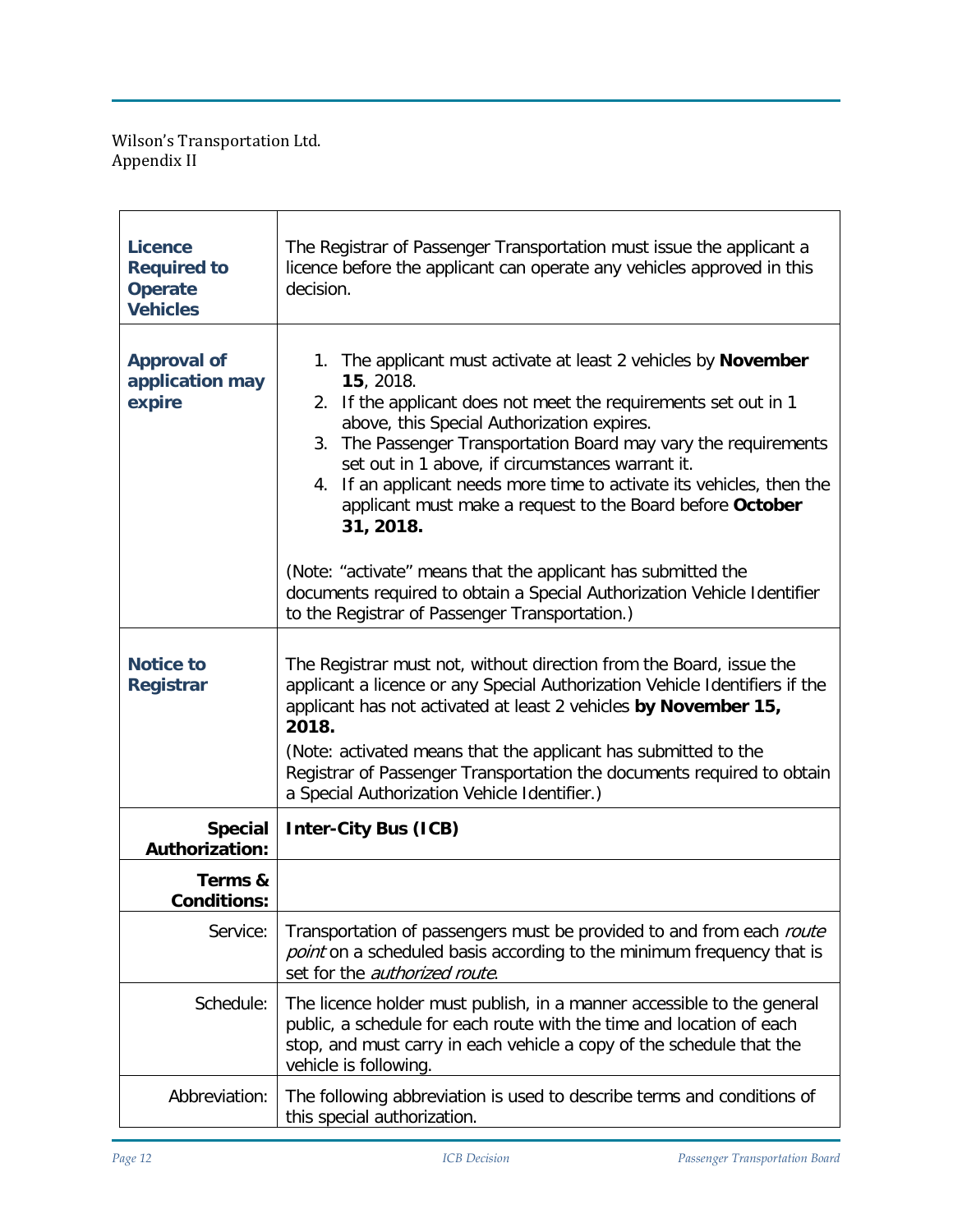|                                 | "alternate" route point that is not located directly enroute between<br>alt<br>other route points authorized by the Board; service may be provided to<br>one or more alternate route points at the option and frequency of the<br>licence holder on the condition that all minimum route frequencies<br>approved or set by the Board are maintained. |                             |  |  |
|---------------------------------|------------------------------------------------------------------------------------------------------------------------------------------------------------------------------------------------------------------------------------------------------------------------------------------------------------------------------------------------------|-----------------------------|--|--|
| <b>Route Number:</b>            | $\mathbf 1$                                                                                                                                                                                                                                                                                                                                          |                             |  |  |
| Terminating Point 1:            |                                                                                                                                                                                                                                                                                                                                                      | <b>Victoria</b>             |  |  |
| <b>Terminating Point 2:</b>     |                                                                                                                                                                                                                                                                                                                                                      | <b>Vancouver</b>            |  |  |
| <b>Route Points</b>             |                                                                                                                                                                                                                                                                                                                                                      | Daily Minimum (round trips) |  |  |
| City of Victoria                |                                                                                                                                                                                                                                                                                                                                                      | 3                           |  |  |
| Town of Sidney <sup>1</sup>     |                                                                                                                                                                                                                                                                                                                                                      | alt                         |  |  |
| Swartz Bay Ferry Terminal       |                                                                                                                                                                                                                                                                                                                                                      | 3                           |  |  |
| Tsawwassen Ferry Terminal       |                                                                                                                                                                                                                                                                                                                                                      | 3                           |  |  |
| Corporation of Delta            |                                                                                                                                                                                                                                                                                                                                                      | alt                         |  |  |
| City of Richmond <sup>2</sup>   |                                                                                                                                                                                                                                                                                                                                                      | alt                         |  |  |
| Vancouver International Airport |                                                                                                                                                                                                                                                                                                                                                      | alt                         |  |  |
| City of Vancouver               |                                                                                                                                                                                                                                                                                                                                                      | 3                           |  |  |
| Footnotes:                      | <sup>1</sup> The "alt" authorization for the Town of Sidney is for Victoria<br>bound trips only.                                                                                                                                                                                                                                                     |                             |  |  |
|                                 | <sup>2</sup> The Vancouver International Airport is excluded from the City of<br>Richmond for the purposes of this special authorization.                                                                                                                                                                                                            |                             |  |  |
| Limited Pick Up &               | Victoria Bound Trips:                                                                                                                                                                                                                                                                                                                                |                             |  |  |
| Drop Off:                       | From the City of Vancouver through until the Vancouver International<br>Airport, passengers may be picked up only. After departing from the<br>Vancouver International Airport, passengers may be picked up or<br>dropped off.                                                                                                                       |                             |  |  |
|                                 | Vancouver Bound Trips:                                                                                                                                                                                                                                                                                                                               |                             |  |  |
|                                 | From the City of Victoria through until any point reached before arriving<br>at the Vancouver International Airport, passengers may be picked up or<br>dropped off. From the Vancouver International Airport through until<br>the City of Vancouver, passengers may be dropped off only.                                                             |                             |  |  |
|                                 | Pick up and Drop off in Richmond <sup>1</sup> :                                                                                                                                                                                                                                                                                                      |                             |  |  |
|                                 | Despite the limitations set out above, passengers may be picked up and<br>dropped off in either direction within the City of Richmond <sup>1</sup> .                                                                                                                                                                                                 |                             |  |  |
| Service Limitation:             | Service may only be provided when the licensee has a written<br>transportation service agreement with BC Ferries to provide inter-city<br>bus service on this cross water route.                                                                                                                                                                     |                             |  |  |